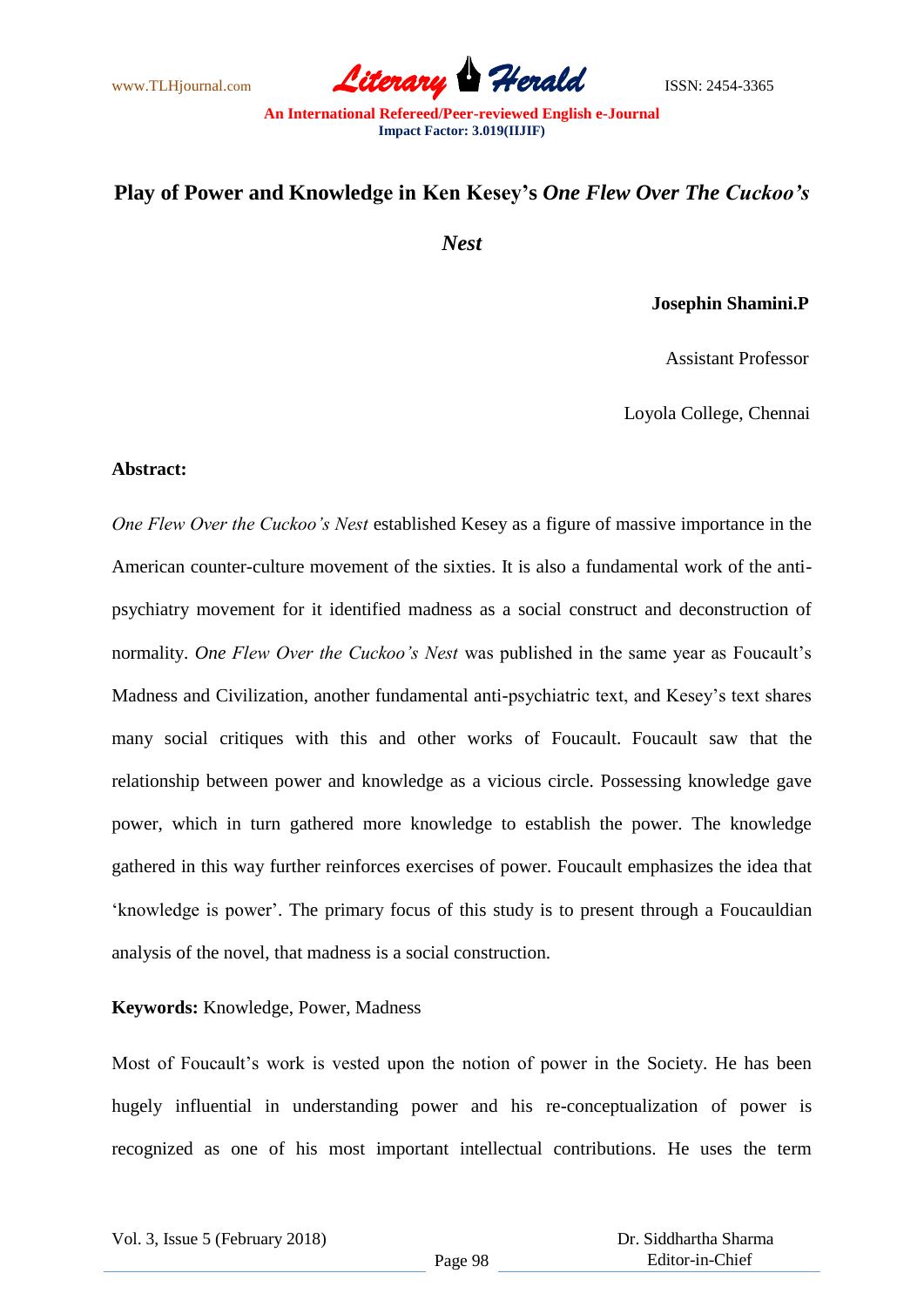

"power/knowledge" to signify that power is constructed through accepted forms of knowledge and scientific truth.

Foucault is of the view that power has penetrated in the behaviour of individuals and that the entire society is structured through what Foucault called "power-knowledge". He elucidated that what society defined as madness was not related to truth but was solely based on power. He expounded his notions on power by using certain other concepts such as confinement, confession, gaze, bio-power and discipline to ascertain his notions of power.

Nurse Ratched in *One Flew Over the Cuckoo's Nest* controls the patient through scientific knowledge. She exercises power over the patients by making them believe that whatever she does is for the therapeutic value of the patients. This concept of therapeutic value appears repeatedly in the novel. Nurse Ratched maintains a log book in which the patients spy on each other and writes down information about any piece of information that one hears from the other patient. The person who writes such information would get a star by his name on the roll and would get to sleep late the next day. Nurse Ratched actually does it to get enough evidence about what the patients do but she makes the patients believe that the log book is maintained for the therapeutic interest of the whole ward. 42 Equally important is the fact that, Nurse Ratched made the patients believe that all the disciplinary measures devised by her were completely for the benefit of the patients. To quote,

> Please understand: We do not impose certain rules and restrictions on you without a great deal of thought about their therapeutic value. A good many of you are here because you could not adjust to the rules of society in the Outside world, because you refused to face up to them, because you tried to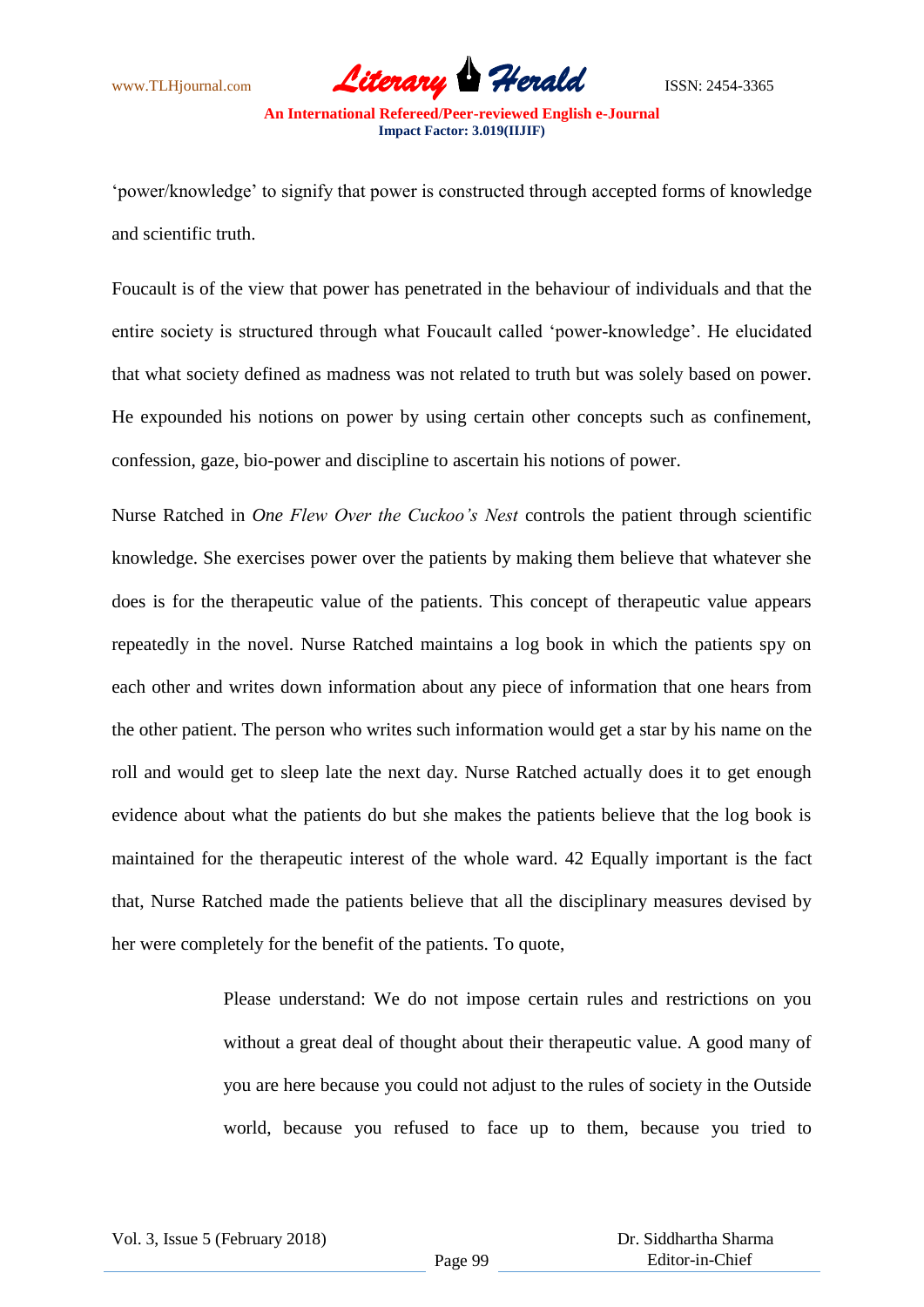

circumvent them and avoid them. I tell you this hoping you will understand that it is entirely for your own good that we enforce discipline and order. (170)

Consequently, the patients are completely trapped. They are also thoroughly led into the belief that everything is for their therapeutic interest and they would be cured and reach the outside world soon if they adhere to the system. Moreover most of the patients are the ones who were not able to face the outside world. In order to evade their responsibilities they take refuge in the asylum and are into believing the Big Nurse completely. But the entire system begins to rupture at the arrival of McMurphy. The first signs of tension are felt in the ward, when McMurphy's uninhibited laughter engulfs the entire premise. Chief Bromden rightly remarks: "I realize all of a sudden it's the first laugh I've heard in years." (11). This laughter makes Nurse Ratched realize that he would be a potential threat to her dominance. She cleverly identifies his potential threat from the beginning .Likewise, McMurphy also identifies how Nurse Ratched is a potential threat to the patients. He tries to make the patients understand how Nurse Ratched cleverly manipulates them by using various strategies which were based on power/knowledge but in vain. When McMurphy discusses this with Harding, he fails to believe McMurphy. To enumerate:

> I"ve seen thousand of them old and young, men and women. Seen "em all over the country and in the homes- people who try to make you weak so that they can get you to toe the line, to follow their rules, to live like they want you to…She fooled me that kindly little old mother bit for may be three minutes when I came this morning, but no longer. (54)

Vol. 3, Issue 5 (February 2018) Page

 Dr. Siddhartha Sharma Editor-in-Chief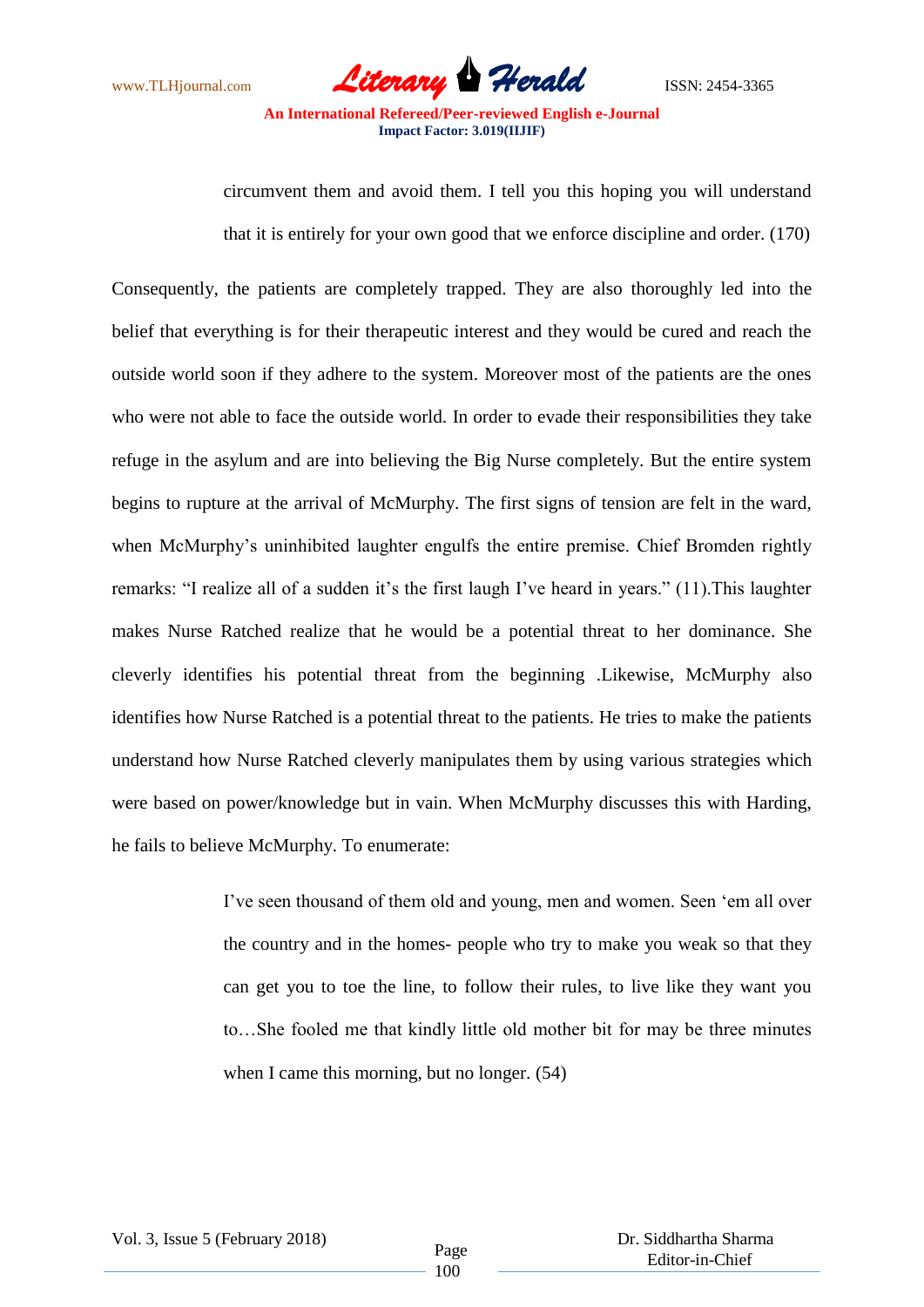www.TLHjournal.com **Literary Herald** ISSN: 2454-3365

Thus McMurphy"s first attempt fails as Harding is absolutely taken into belief that Nurse Ratched is the good angel who does everything only for the benefit of the inmates of the ward.

Yet another strategy used by Nurse Ratched in *One Flew Over the Cuckoo's Nest* is "Confession". In the view of Foucault the religious practice of confession had changed from being a spiritual practice to being used to gain power through knowledge in the eighteenth and nineteenth centuries. People were urged to confess to their innermost desires and sexual practices. These confessions later became data for the social sciences, which used the knowledge to construct mechanisms of social control. Thus, Foucault claims that modern confession acts as a form of power-knowledge. In the novel Nurse Ratched holds meeting at regular time intervals to make the patients confess their problems which is later used to control them. To cite,

> Also you should feel at ease in your surroundings to the extent you can freely discuss emotional problems in front of patients and staff. Talk she says, discuss and confess. Bring these old sins into the open where they can be washed by the sight of all. And participate in Group Discussion. Help yourself and your friends probe into the secrets of the subconscious. (44)

The clinic in *One Flew Over the Cuckoo's Nest* functions as a correctional institution. Patients are aware of their constant observation, an example of the 'gaze' keeping the power on the side of the powerful. The disciplinary measures were enforced to an extent that the Nurse Ratched had control over the bodies of the patients which Foucault termed "biopower". Moreover Discipline according to Foucault, is seen as a tool of power which regulates the behaviour of individuals in the society. This is done by controlling and organising the space

101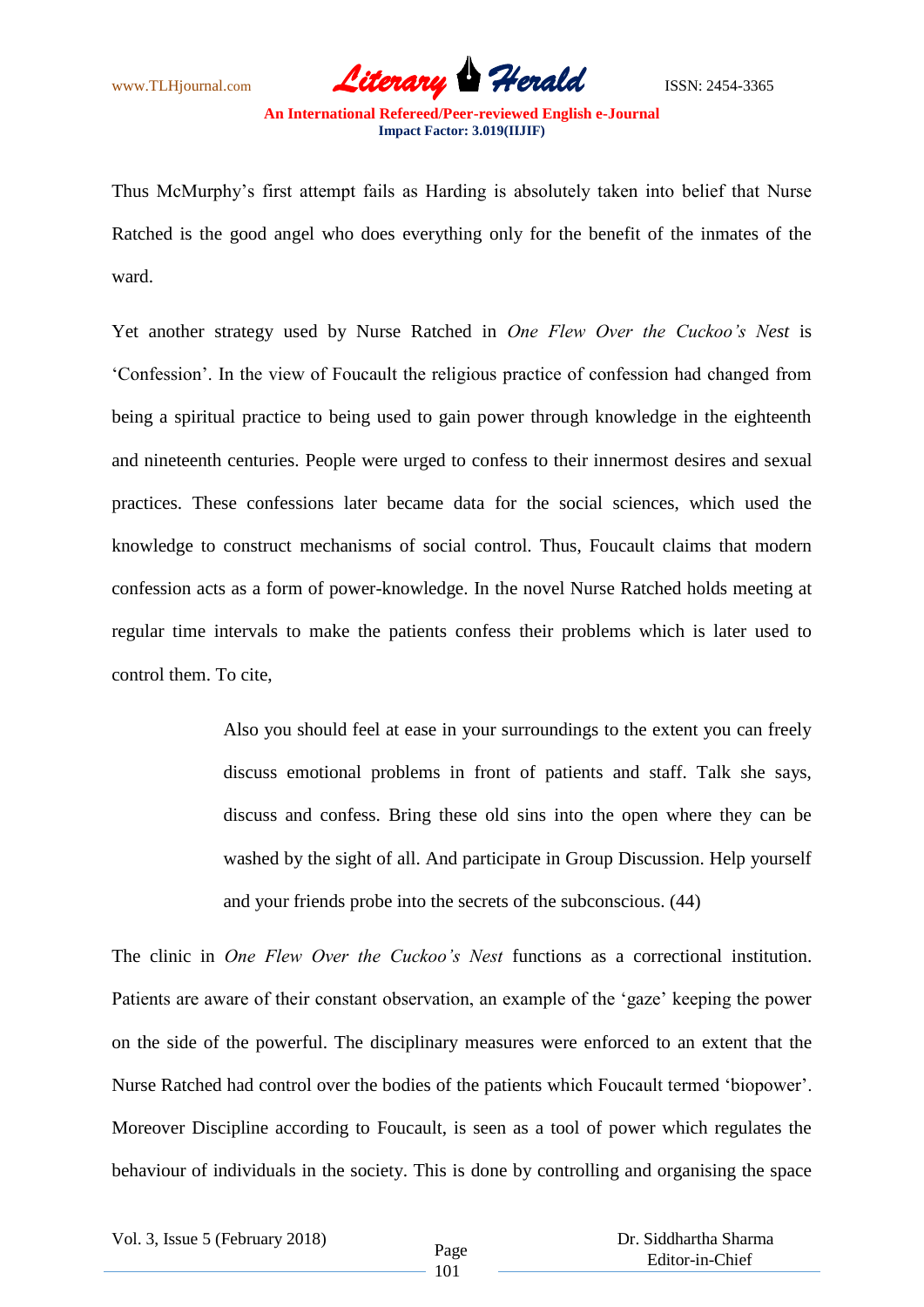www.TLHjournal.com **Literary Herald** ISSN: 2454-3365

by architecture etc., of time through timetables and people"s activity and behaviour through drills, posture and movement. It is enforced with the help of complex systems of surveillance. According to Foucault, power is not discipline; rather discipline is simply one way in which power can be exercised. He also uses the term "disciplinary society", discussing its origin and development and disciplinary institutions such as prisons, hospitals, asylums, schools and army barracks.

The correctional function is believed to be hidden behind a facade of medicine: rather, the correction is the medicine in the novel. This is why the Nurse"s tools serve a double function as both tools of medical science and disciplinary measures: patients who misbehave are humiliated during the therapy sessions and excessive misbehaviour can lead them to even lobotomy (a process in which parts of brain of a person is removed thereby leaving them nothing but a vegetable). They will subject themselves to discipline, or see their persona destroyed.

Three kinds of patients existed in the ward namely Acutes, Chronics and Psychopaths. But they did not remain the same. Based on the behaviour they were transformed by electric shocks and the like. The highest form of physical subjugation in the novel is lobotomy. It is a process in which parts of brain are removed thus reducing the individual to the state of a vegetable. Almost every patient in the ward was afraid of this process and they knew that any kind of misbehaviour would lead them to be lobotomized. Thus the individuals in the ward were treated like products. One last example of the clinic as a correctional facility is that after his attempted murder of Ratched fails, he is lobotomized and left in a vegetative state. While this "therapeutic" measure does indeed "cure" McMurphy's "violent urges," it is not beneficial to the patient himself, thereby being debatable of medical value. Thus, this procedure makes

 Dr. Siddhartha Sharma Editor-in-Chief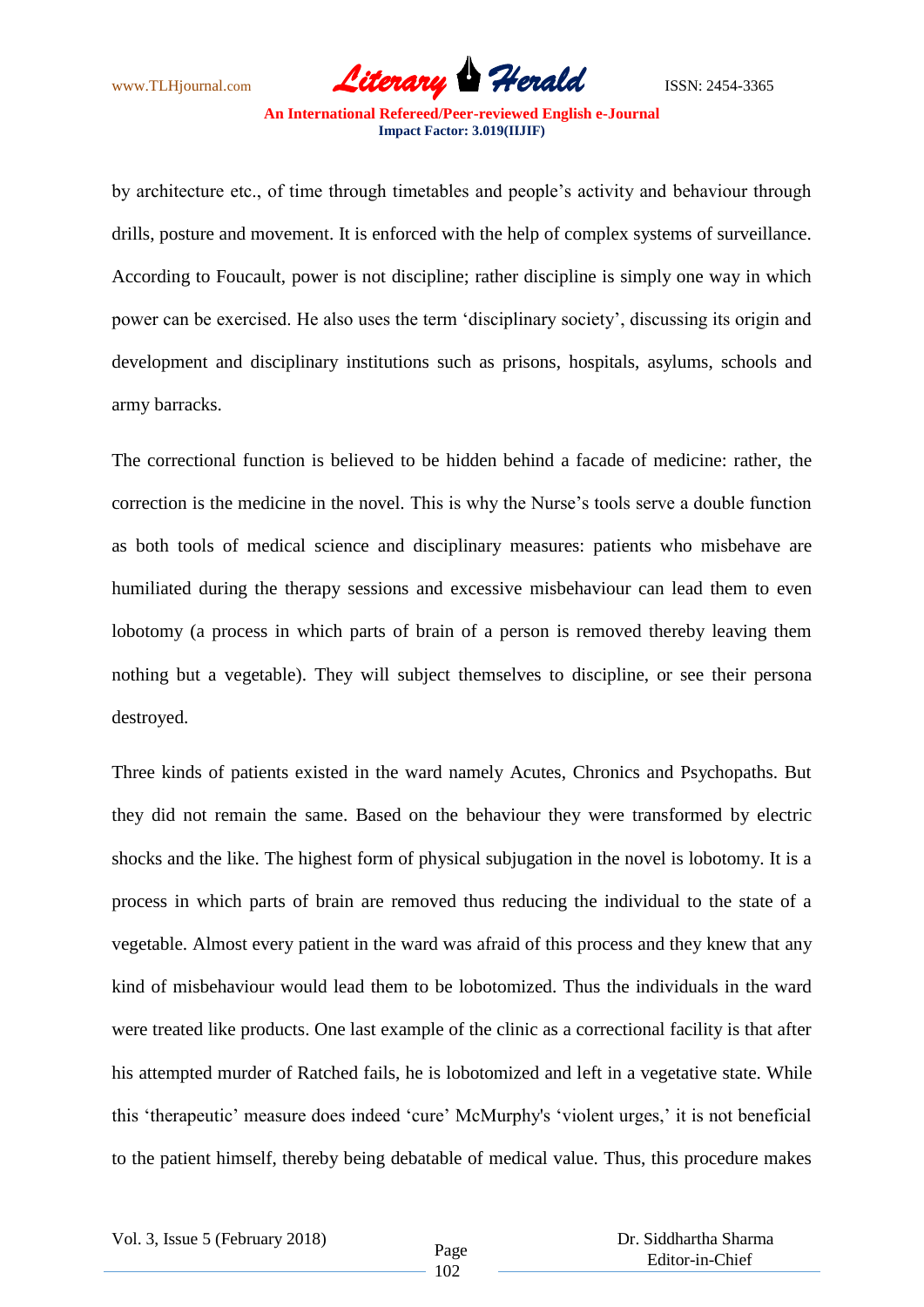

perfect sense as punishment. Instead of attempting to correct the individual, the individual is destroyed by the system.

The problem of focus here is that if people are regarded as mad because of their deviant behaviour. The institutions rather than taking care of the affected with their deviant behaviour, aims at correcting their behaviour.

In the end the system takes its disciplinary revenge on McMurphy, lobotomizing him. Yet it is still him that holds the final victory, as is shown when McMurphy is brought back into the ward after his operation and the other patients refuse to acknowledge that this body belongs to him. The dismissal by the patients of the symbol of Ratched"s power shows that McMurphy"s resistance was more than just a battle against rules and discipline: it was a successful deconstruction of the discipline that upheld the paradigm of knowledge- power. Nurse Ratched, while alive, has lost the ability to raise her voice or turn her head, thus disabling her discourse and gaze.

Though McMurphy receives the highest punishment he is still victorious. In the process of awakening the consciousness of the patients, McMurphy loses his own life. The epic struggle between Nurse Ratched and McMurphy comes to an end when he is lobotomized. When he is wheeled into the ward as a vegetable the battle has already been won. Most of the inmates are liberated. Though McMurphy is destroyed he is not defeated.

Kesey envisioned the then widespread practice of "Therapeutic Community "as a way of forcing the internal soul to fit someone else's idea of the ideal external environment. Therapeutic Community became a trick of coercion that pretended to help people for the democratic common good but served only the tyranny of the mediocre majority and the management of the institutions that supported the practice for its own purposes.

103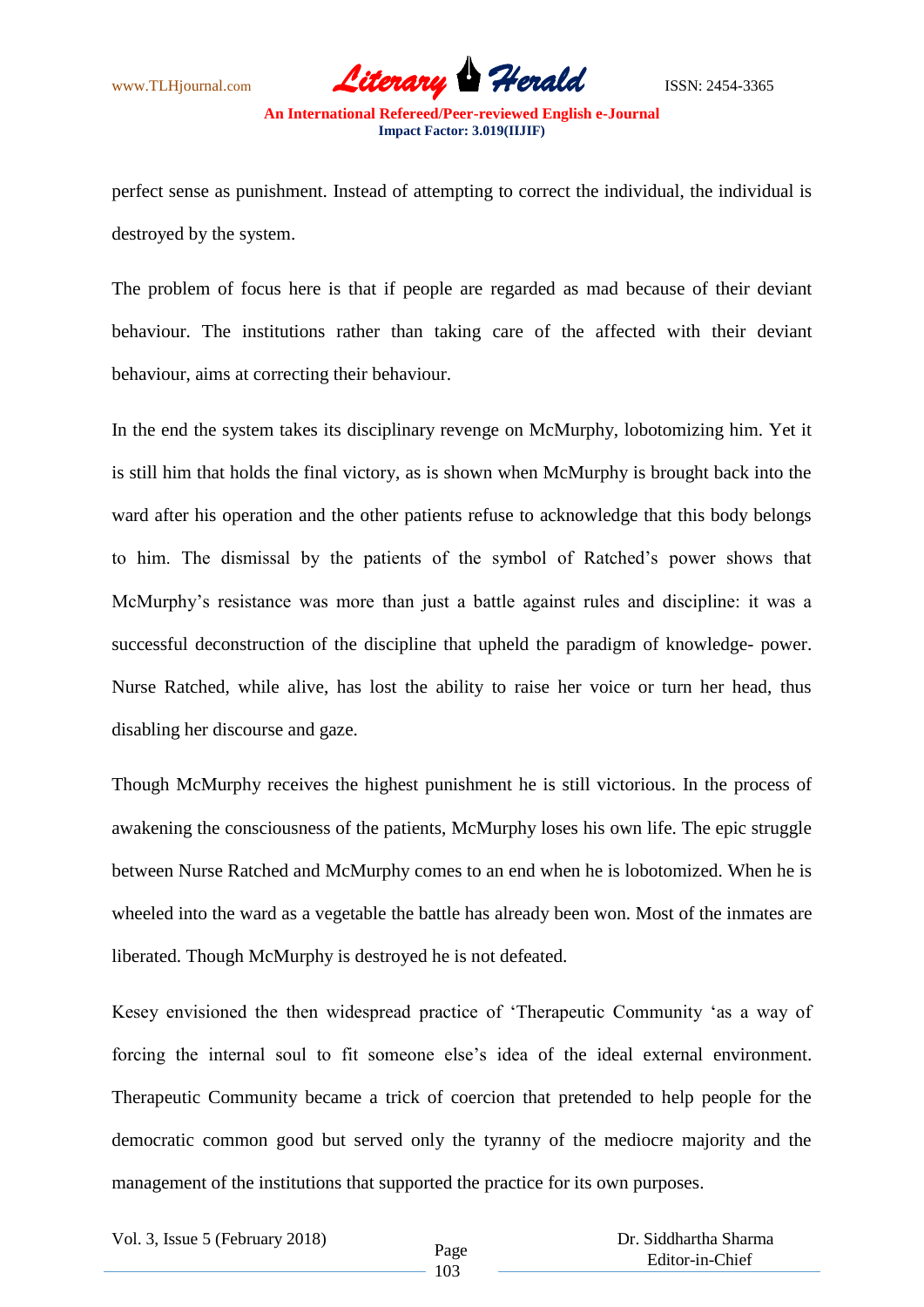www.TLHjournal.com **Literary Herald** ISSN: 2454-3365

The entire institution functioned on power dynamics in which the patients were abased as a way of curing mental illness but of asserting the power and authority of the mental health professionals. To get out of the hospital, or to ease their life within it, they had to show acceptance of the place accorded to them. Moreover the mental patients were crushed by the weight of a service ideal that eased the life for the rest of the people in the outside world. In the context of the institutions therapy meant learning to internalize the moral codes of a particular society, not treatment of an illness. Psychiatry was used as an instrument for social purification masquerading as science with little therapeutic value.

As the novel progresses there is a tussle for power and McMurphy becomes powerful by empowering the inmates with the knowledge of the hold of power over them. For instance, McMurphy leads his men on a more amusing fishing expedition. On their way to the boat, Harding turns to McMurphy with his own startling observation: "Never before did I realize that mental illness could have the aspect of power. Think of it: perhaps the more insane a man is, the more powerful he could become. Hitler an example. Fair makes the old brain reel, doesn"t it? Food for thought there."(243)

The modern society has burdened us with the norms and code of conduct. Only by conforming to those behaviours one can be considered sane. But this sanity brings along with it a state of being trapped. One has to give up one"s individualism to conform and let themselves be manipulated by those holding power. While, those who claim to be insane chose to be free from this social constrains than chose to be accepted as "sane" and trapped.

Thus as rightly delineated by that modern society is a construction in which the individual is forced to conform under the constant pressure of observation and discipline. What holds this